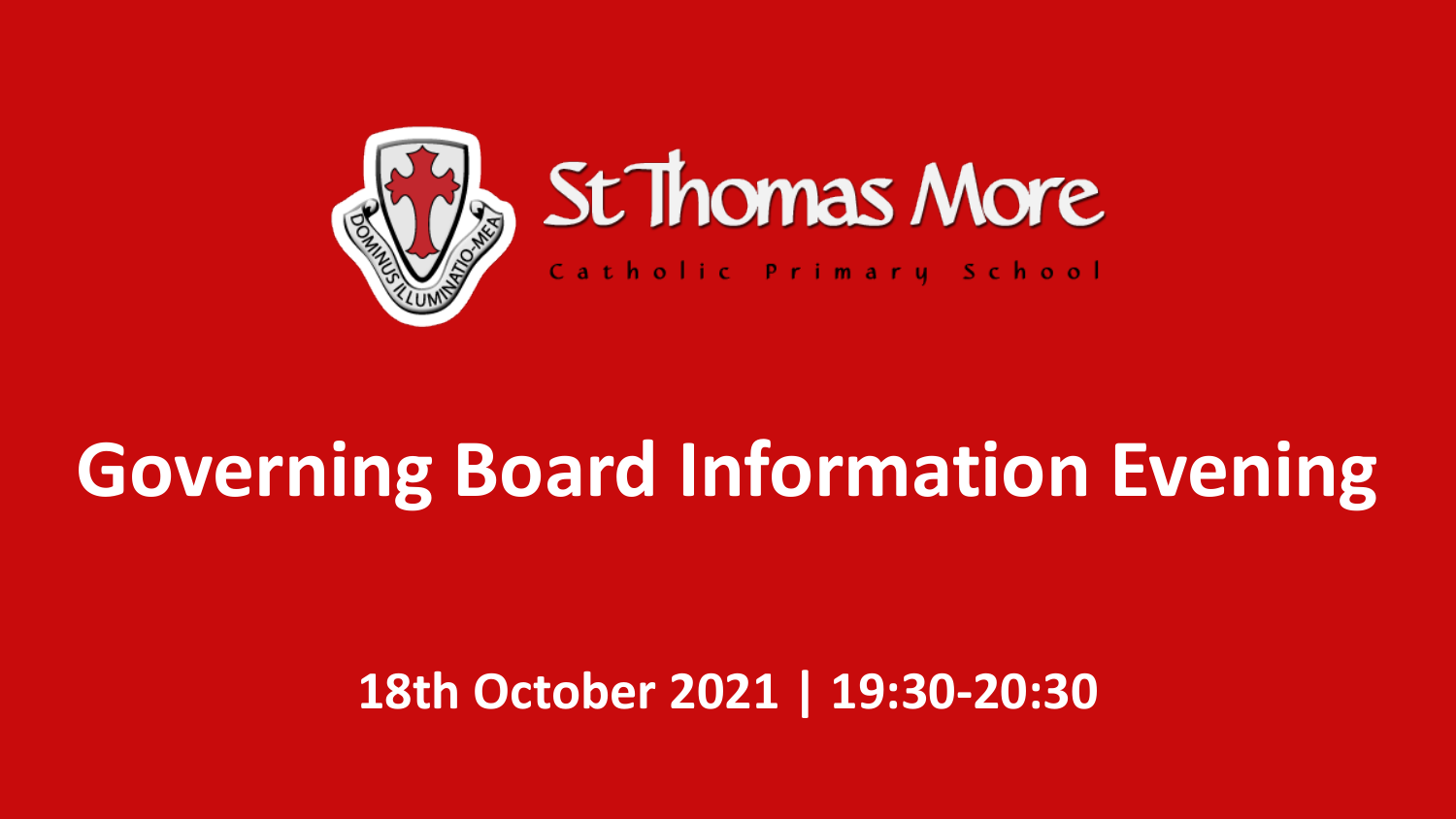

# **Voluntary Aided School**

**State funded for all resources (salaries, books, equipment etc)** 

**'Founder' (Catholic Church) responsible for fabric (block grant with 10% contribution)**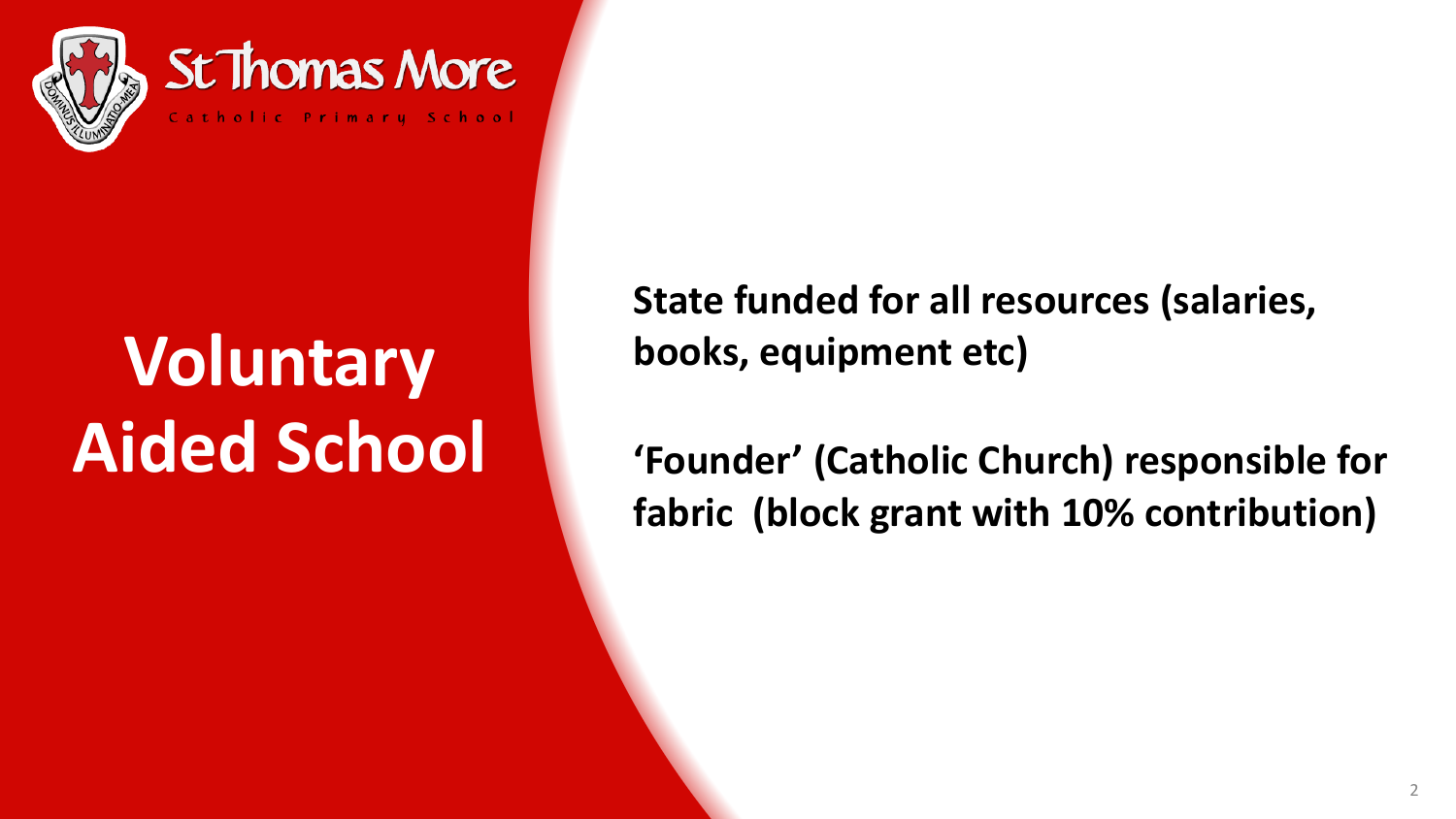

St Thomas More Catholic Primary School

# **Funding Sources**



#### Diocese

Accessed via StatLog 90% cost provided 10% contribution





**St Thomas More** 

#### Capital Revenue



LEA Based on no. of pupils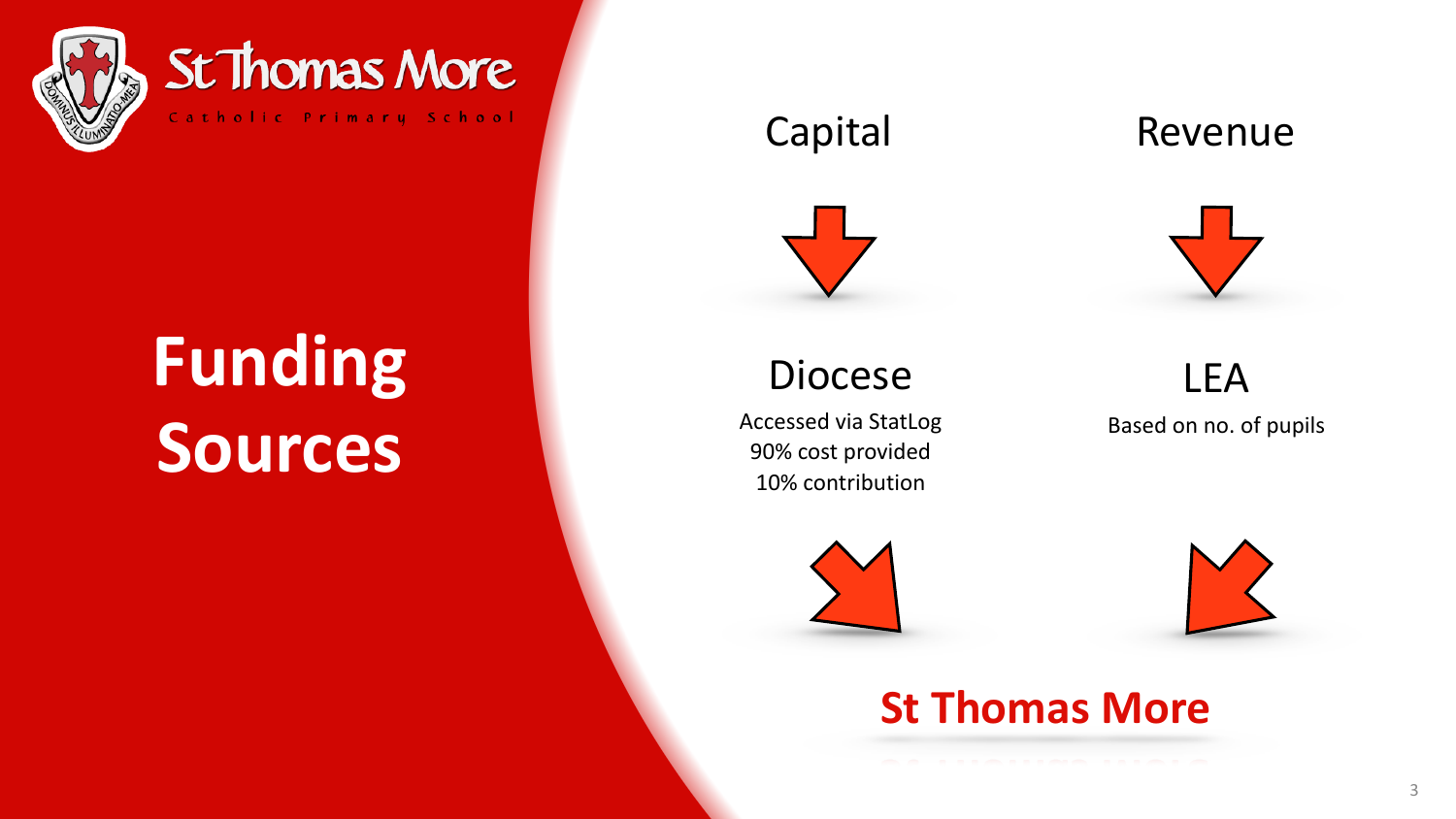

## **The Role of the Governing Board**

#### **Strategic direction of school**

#### **Scrutiny of school leadership**

#### **Ensure school offers 'value for money'**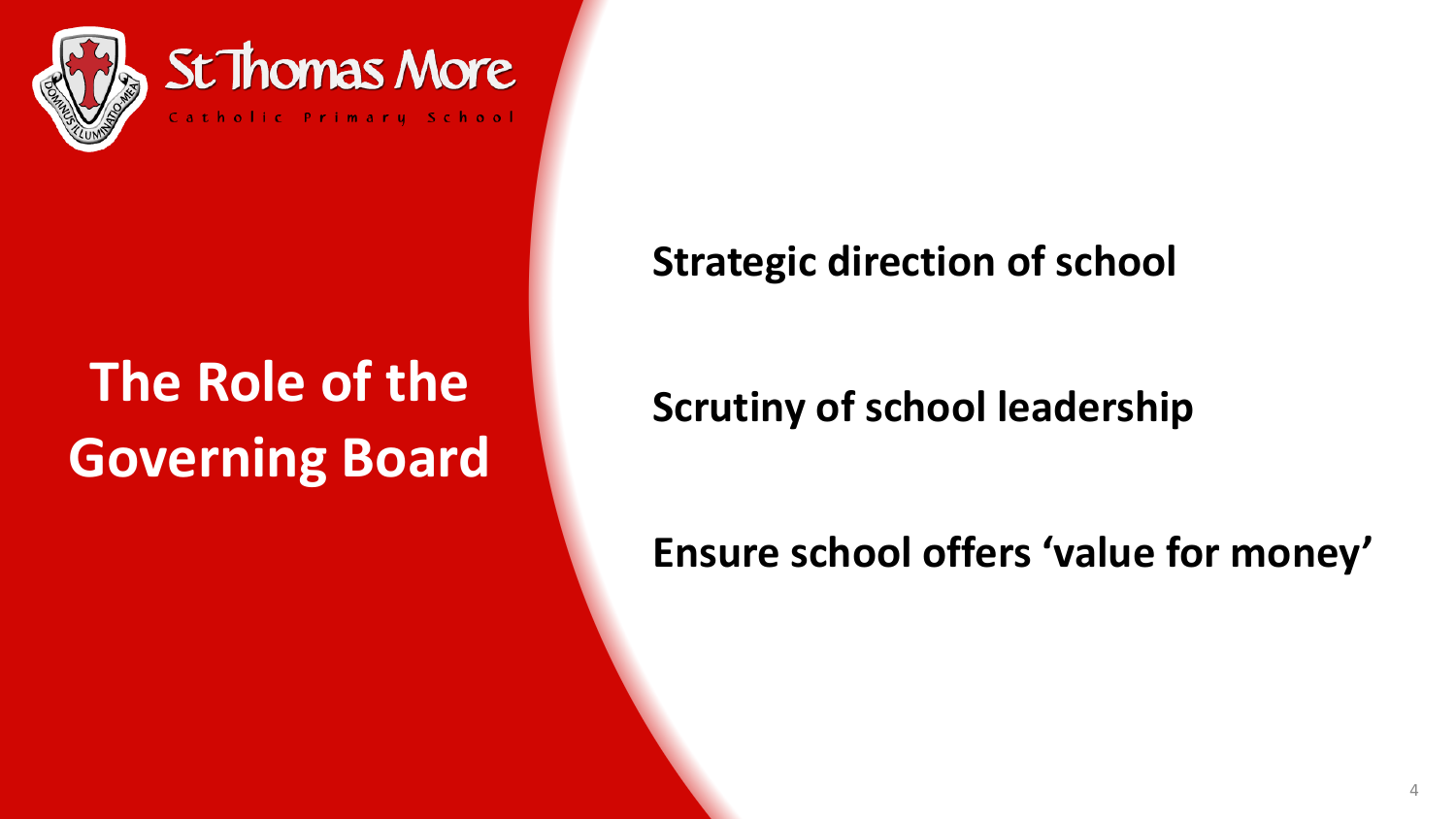

## **Governing Board Structure**

|                          |                       | Link role                                  |  |
|--------------------------|-----------------------|--------------------------------------------|--|
| David Swarbrick Chair    | Foundation            | Safeguarding                               |  |
| Laura Connor Vice Chair  | Parent                | Curriculum/Well Being                      |  |
| Jo Cosgrove              | Foundation            | Finance / GB Training                      |  |
| Leanne Butler            | Foundation            | <b>Vulnerability, Incl &amp; Diversity</b> |  |
| <b>Gary Brine</b>        | Foundation            | Achievement                                |  |
| Marie Capes*             | Foundation            | Well Being / Admissions                    |  |
| Ben Roberts*             | Foundation            | H&S / Premises                             |  |
| Fr Sean*                 | Foundation            | Catholic life/RE                           |  |
| <b>Monica Murray</b>     | LA                    | Catholic life/RE                           |  |
| Eoin Power               | <b>Staff</b>          |                                            |  |
| Kathy Little             | <b>Executive Head</b> |                                            |  |
| <b>Michelle Anderton</b> | <b>Head of School</b> |                                            |  |
| Vacancy                  | Parent                |                                            |  |

\* Newly appointed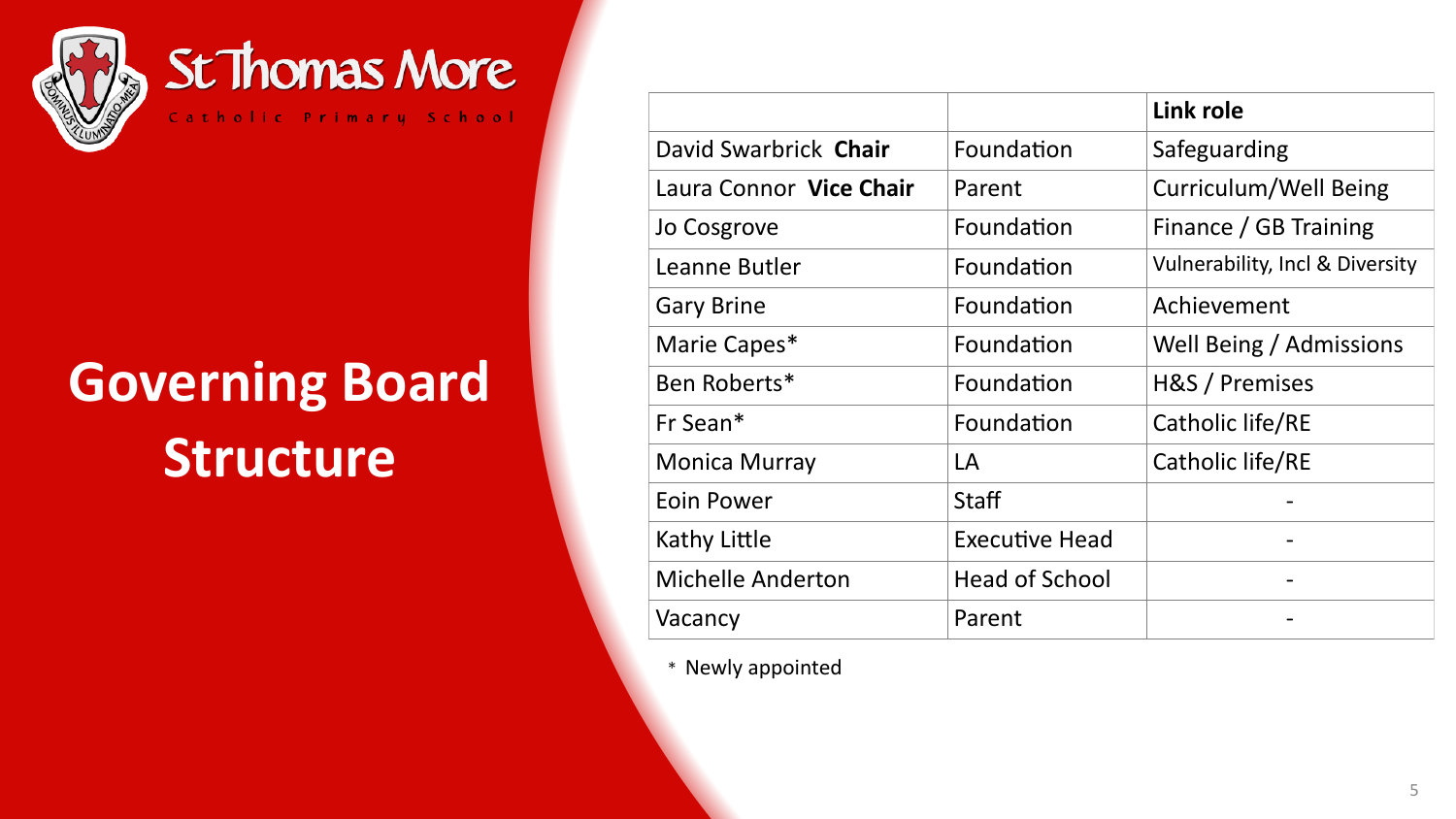

# **Committee Structure**

| <b>Resources</b>    | <b>Curriculum</b>        |  |  |
|---------------------|--------------------------|--|--|
| Jo Cosgrove Chair   | Leanne Butler Chair      |  |  |
| David Swarbrick     | Laura Connor             |  |  |
| Marie Capes*        | <b>Gary Brine</b>        |  |  |
| Ben Roberts*        | <b>Monica Murray</b>     |  |  |
| Fr Sean*            | Eoin Power               |  |  |
| <b>Kathy Little</b> | <b>Kathy Little</b>      |  |  |
| Michelle Anderton   | <b>Michelle Anderton</b> |  |  |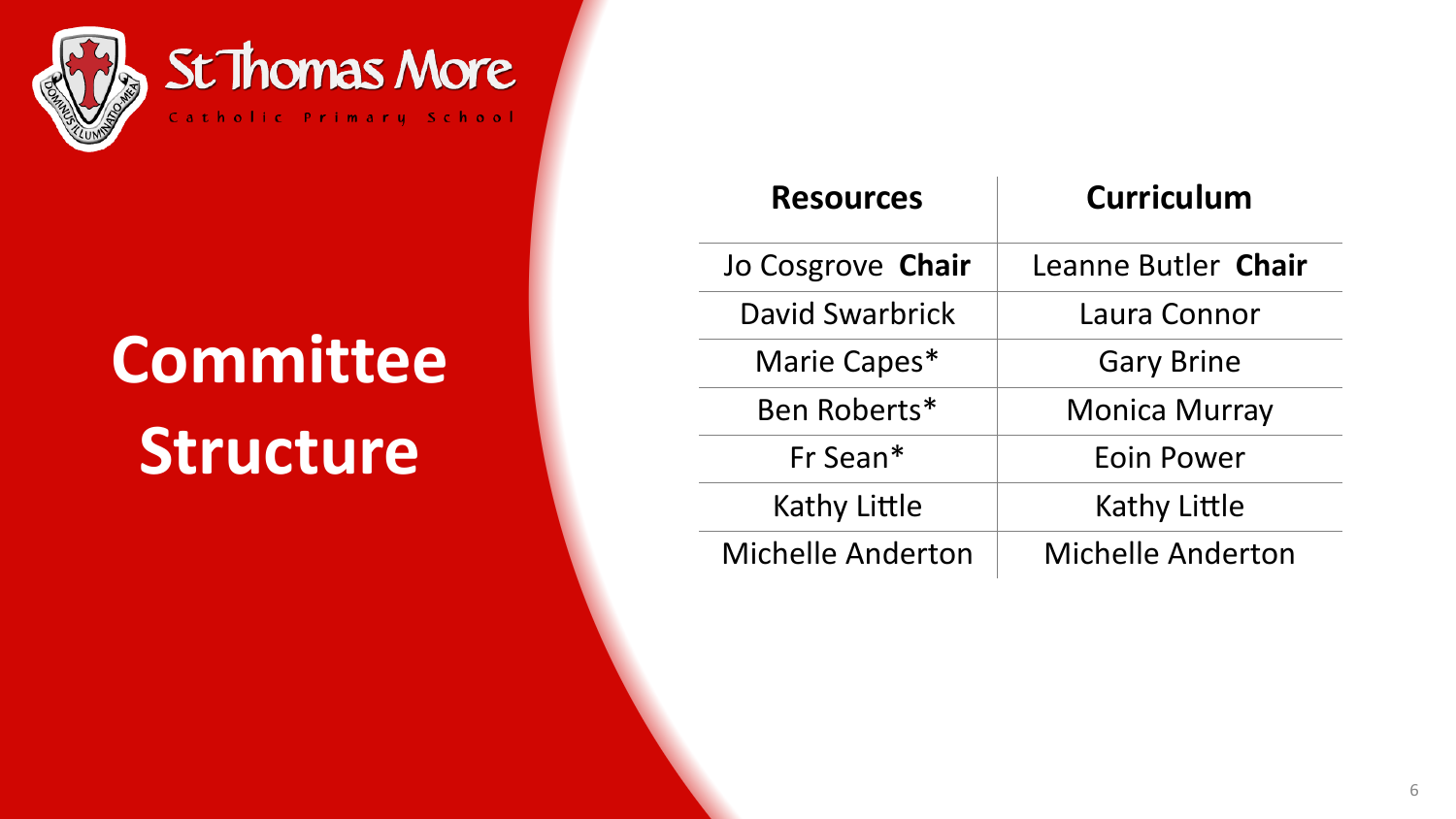

## **Major Activites 2020-21**

- 1. Strategic plan created (10 strategic objectives with progress update published on STM website)
- 2. Regular Board & Committee meetings (head reports, HIP reports, policies approved etc)
- 3. School Visits (HIP 'deep dive' curriculum review)
- 4. Schools Financial Value Standards completed (not mandatory)
- 5. Financial situation stabilised
- 6. Increase in Nursery admissions (+50% 21 vs 20)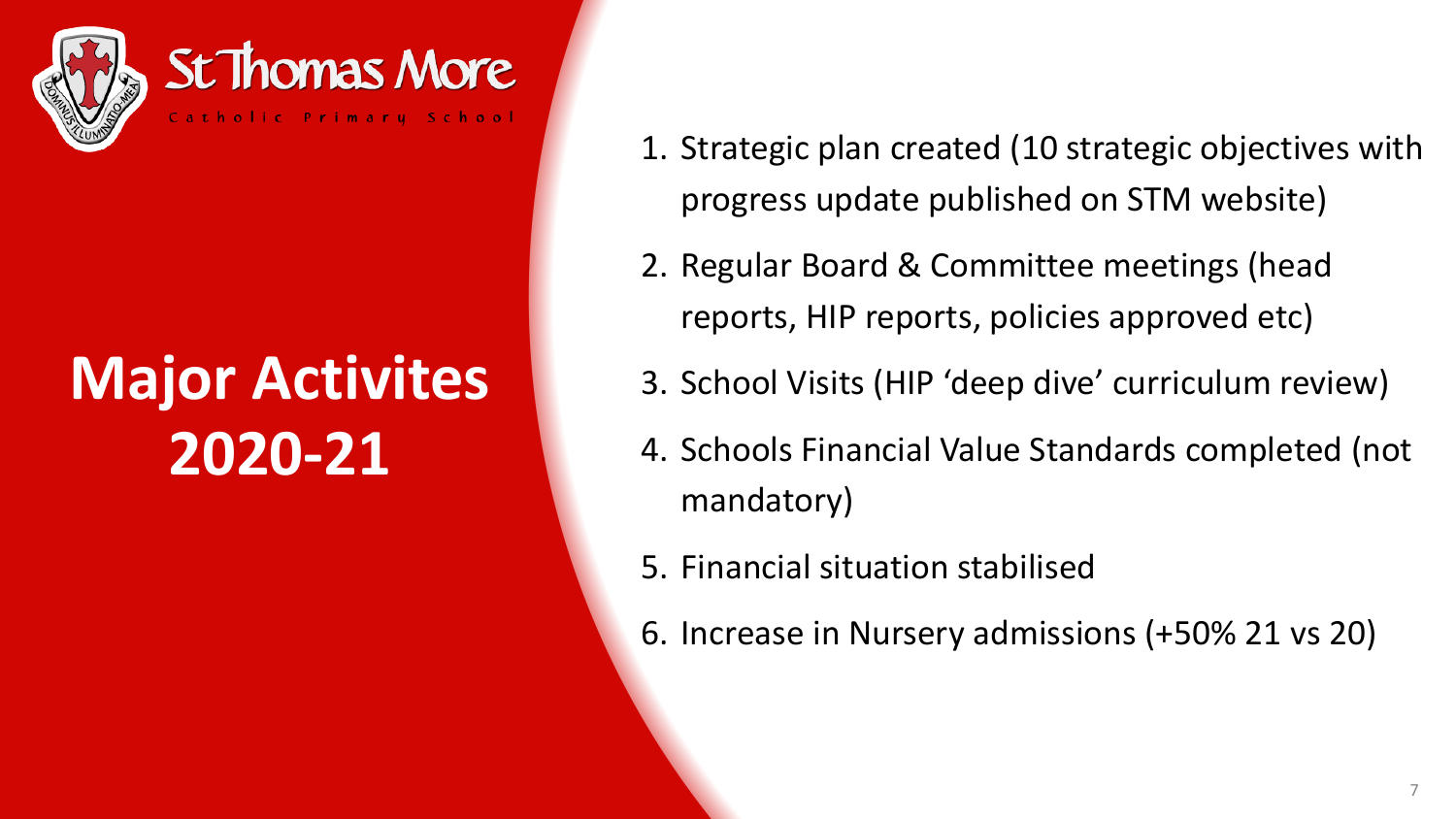

#### St Thomas More Catholic Primary School

### **School Leadership 2011- 2021**

- 2011 Head Mr Robert Mundy Deputy Head (50%) – Miss Isabel Cerasale
- 2015 Mr Mundy resigns, post advertised, 0 suitable external applicant
- 2015 Head Miss Isabel Cerasale Deputy Head (50%) – Mrs Fionnuala Smith/Mrs Carolyn Hatch
- 2018 Miss Cerasale resigns, post advertised (twice) 0 suitable external applicants
- 2018 With Diocesan support Mrs Kathy Little appointed Executive Head (50% shared with St Albert the Great)
- 2018 Executive Head  $(50%)$  Mrs Kathy Little Deputy Head role shared by 2 Assistant Heads 50% each
- 2019 Mrs Little corrects a 'leadership vacuum' in her absence and appoints Mrs Michelle Anderton as Head of School
- 2019 Executive Head Mrs Kathy Little (50%) Head of School – Mrs Michelle Anderton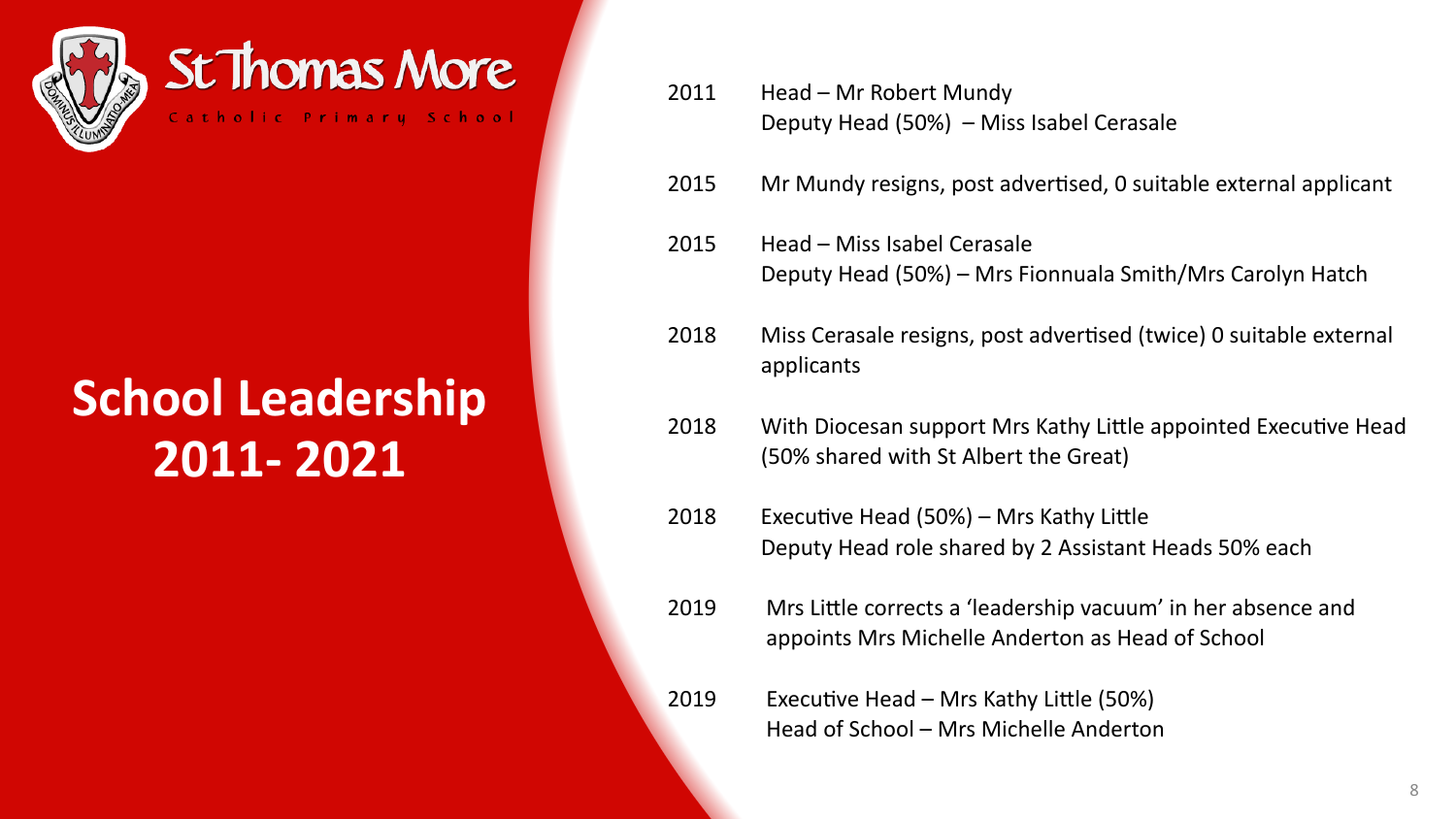

# **The BIG Challenge**



\*2013 Berkhamsted moved from 3-tier to 2 –tier system more primary schools; school bus from Tring to St Thomas More cancelled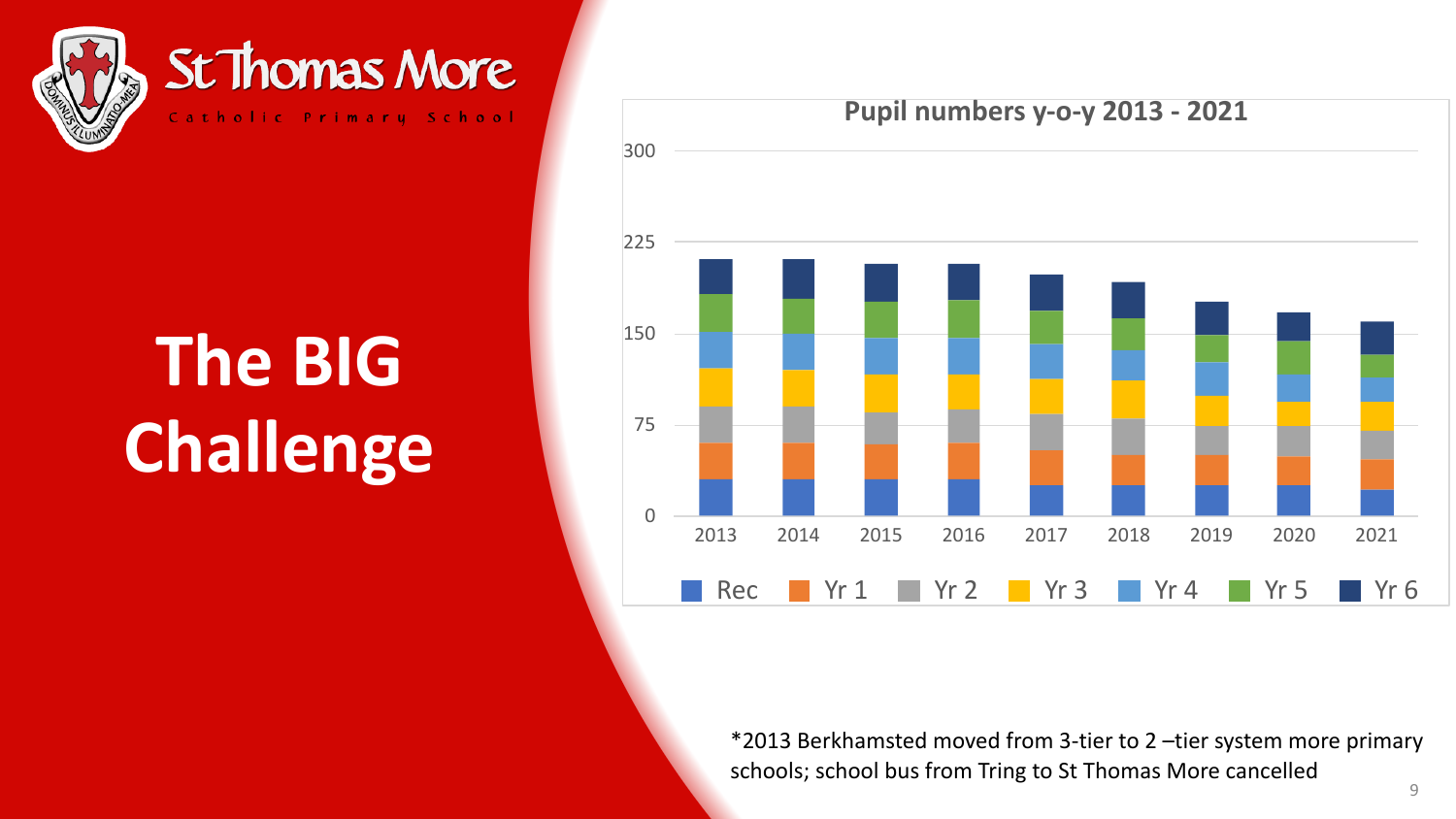

# **Current Finances**

|                                     | 2018/19 | 2019/20 | 2020/21 | 2021/22 (Bud) |
|-------------------------------------|---------|---------|---------|---------------|
|                                     | £'000   | £'000   | £'000   | £'000         |
| <b>LEA</b>                          | 841     | 857     | 903     | 914           |
| Other                               | 18      | 23      | 30      | 50            |
| <b>Income Total</b>                 | 859     | 880     | 933     | 964           |
| Expenses - Staff                    | 707     | 803     | 786     | 722           |
| Expenses - Other                    | 152     | 178     | 146     | 187           |
| <b>Expenses Total</b>               | 859     | 981     | 932     | 910           |
| Surplus/(deficit)                   |         | $-101$  | 1       | 54            |
| Surplus/(deficit) b/fwd             | 60      | 60      | $-41$   | $-40$         |
| Surplus/(deficit) c/fwd             | 60      | $-41$   | $-40$   | 14            |
|                                     |         |         |         |               |
| <b>Total pupils (Excl. Nursery)</b> | 192     | 175     | 168     | 160           |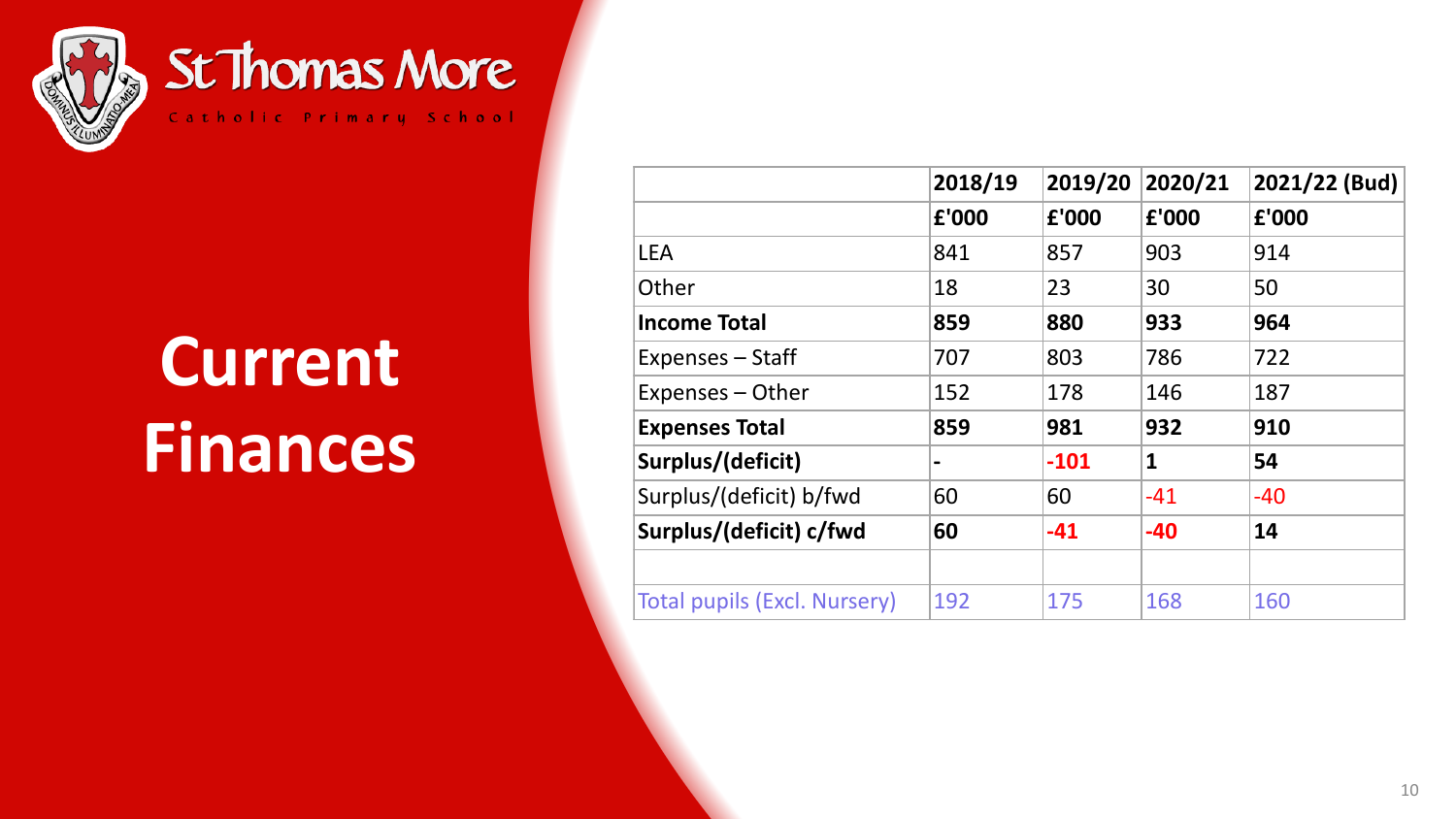

# **Impact of Covid 19**

#### **2019-2020**

- •Key Worker Support
- •Remote Learning

#### **2020-2021**

- •Staff Training
- •Google Classroom
- •IT provision
- •Key Worker Support
- •Remote Learning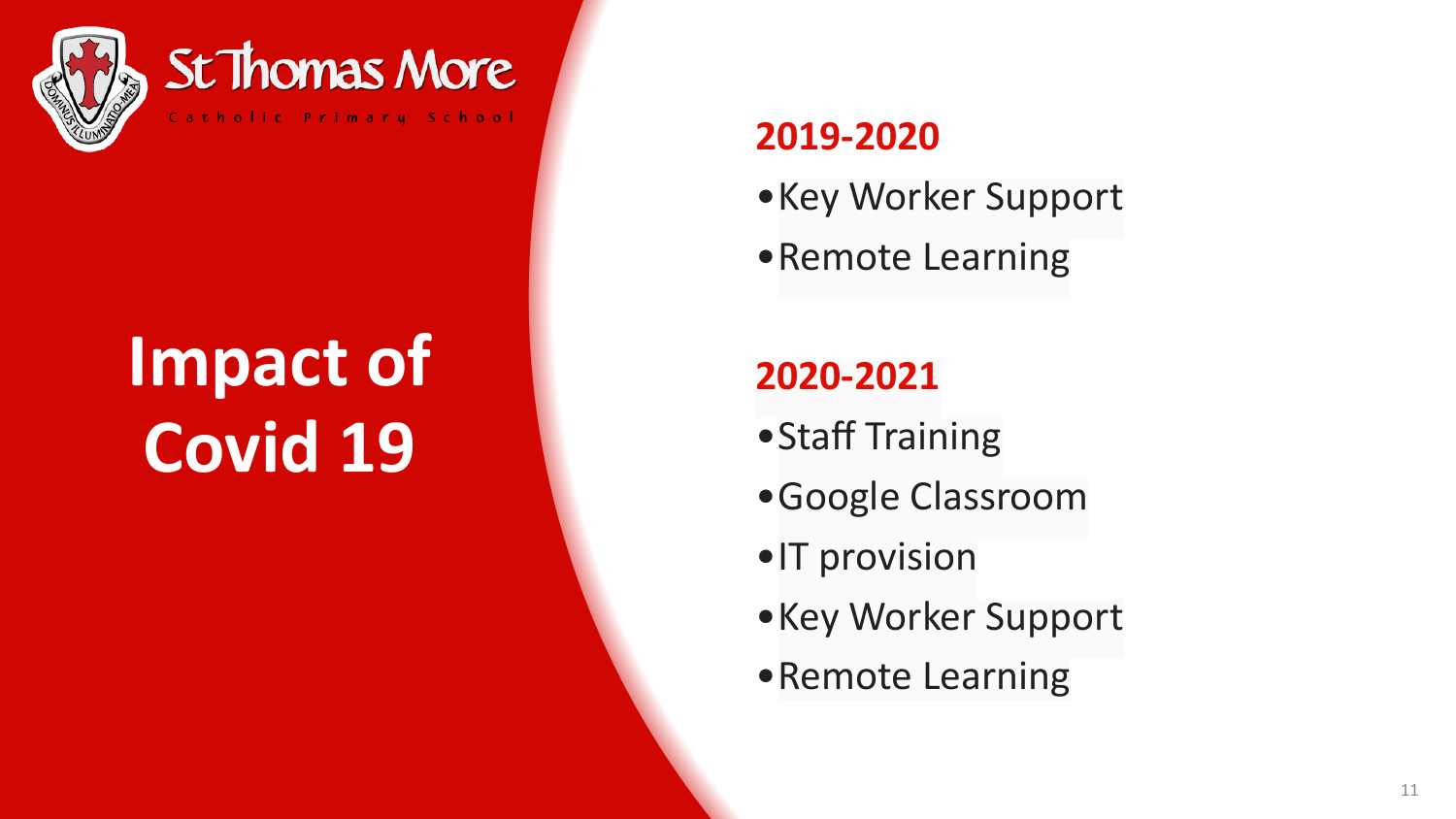

# **Priorities 2021-22**

- 1. Maintain improvement in pupil numbers
- 2. Continue improvement in school financial situation
- 3. Ofsted inspection anticipated
- 4. Support school leadership in curriculum development
- 5. Master new 'link' roles
- 6. Support activity leading to possible 'academisation'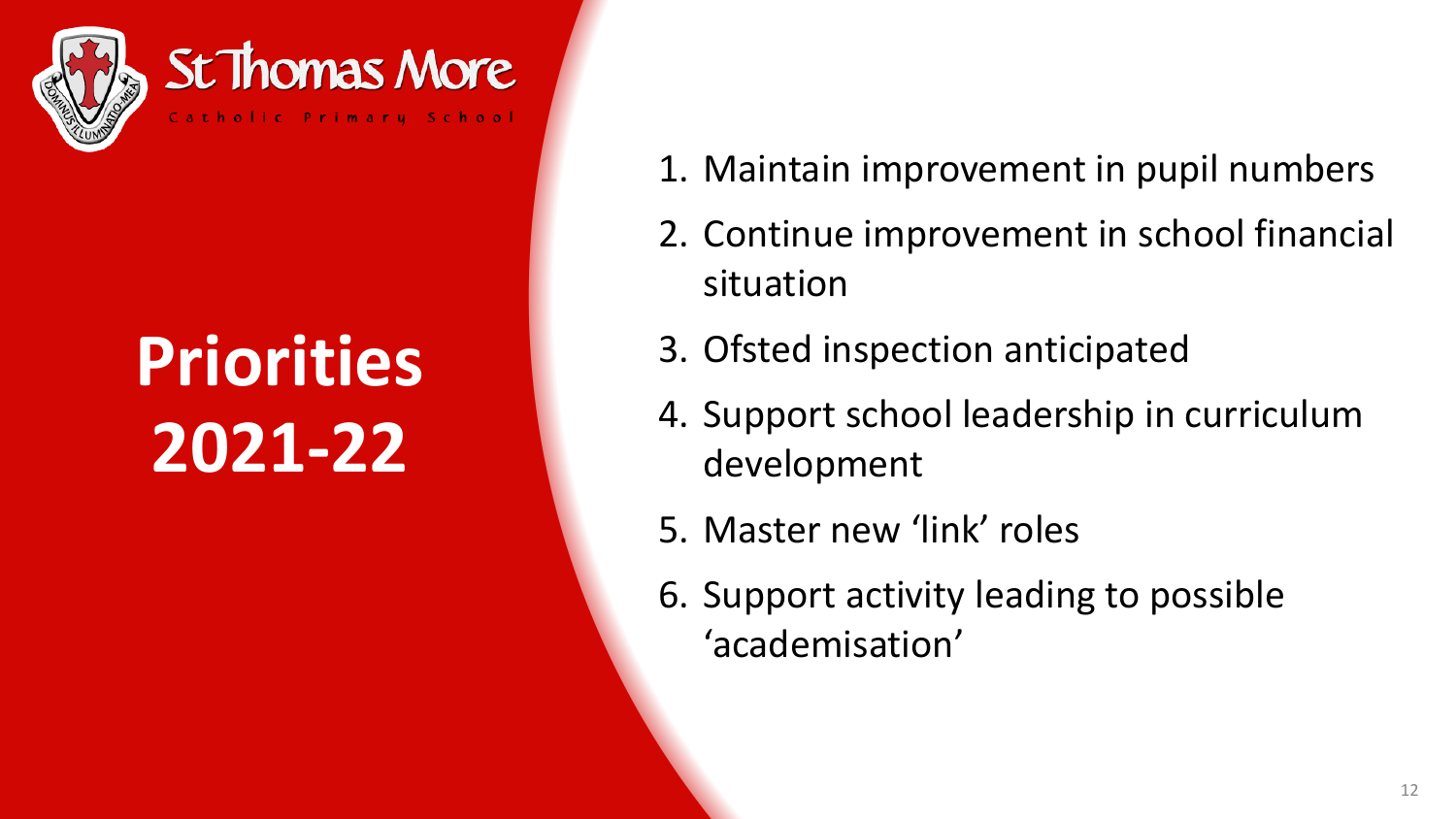

### **Parent Survey May 2021**

#### 56 responses

My child is happy at the school My child feels safe at the school My child is well looked after at the school My child makes good progress at the school My child is well-taught at the school The school ensures pupils are well-behaved The school deals effectively with bullying Child receives age-appropriate homework Recommend this school to another parent Remote learning was excellent/good Child well supported during closures Valuable information on my child's progress The school responds well to my concerns The School is well-led and managed

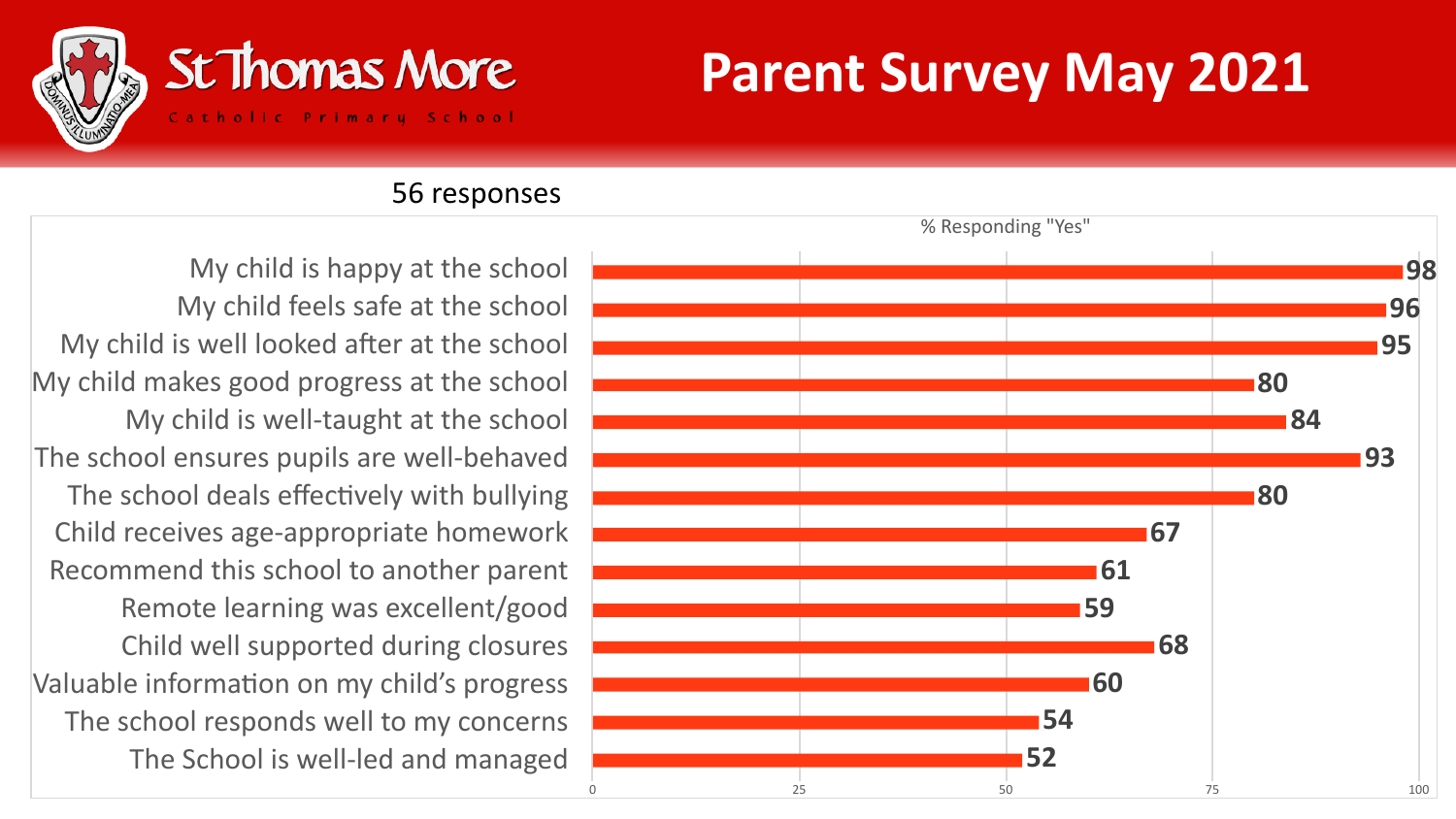

#### St Thomas More Catholic Primary School

# **Question Time!**